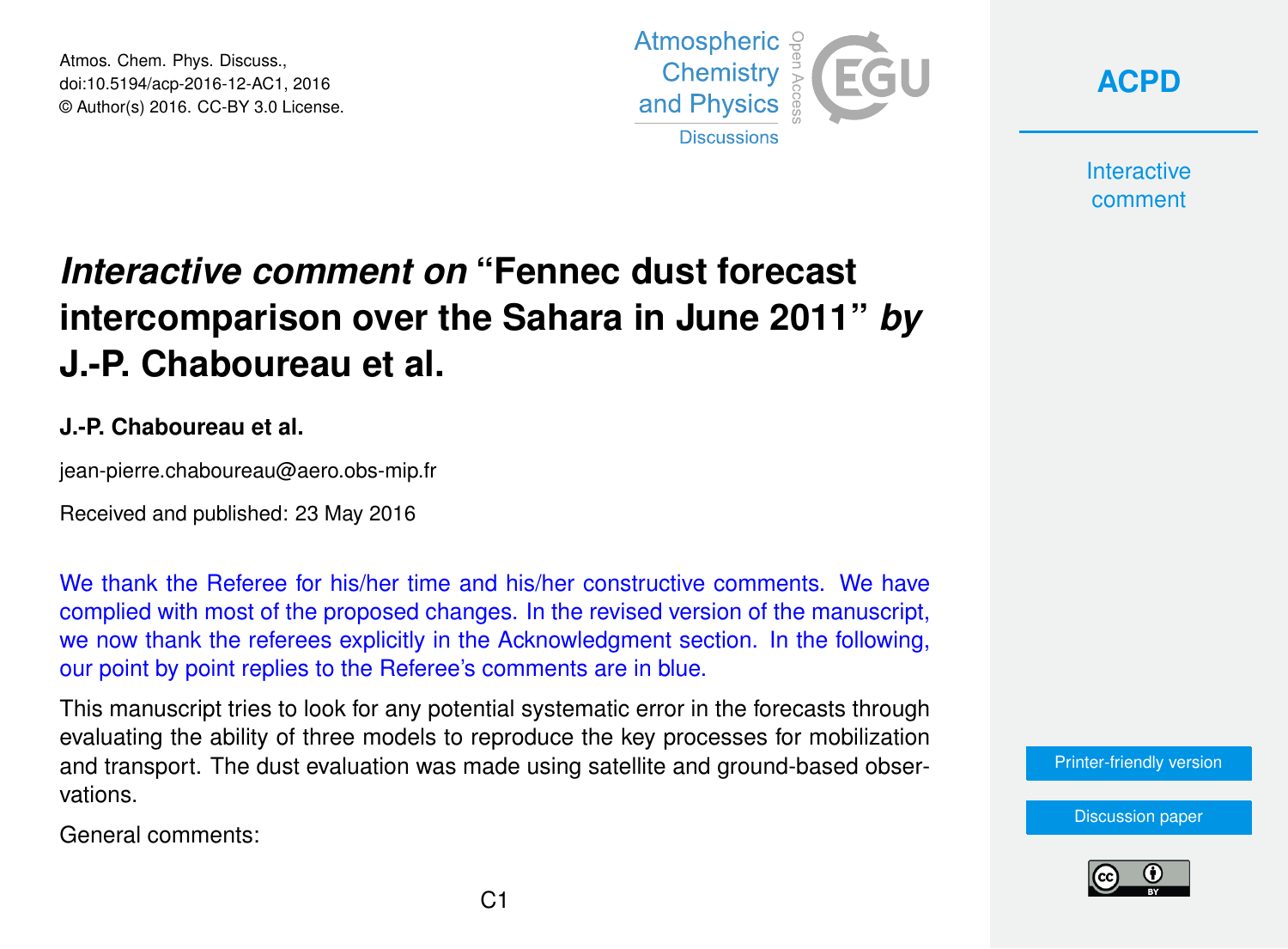This study describes the first ever intercomparison of dust forecasts over the western Sahara by using the airborne and ground-based data sets. The result presents that, at monthly scale, large AODs were forecast over the Sahara, a feature observed by some satellite retrievals but mislocated by others over the Sahel. The AOD was correctly predicted by the high-resolution models while underestimated by the low-resolution models. The results are reasonable. However, there are ambiguous descriptions in the paper. I recommend publication after the revisions.

Specific comments:

1. P4, L109, 'variables at the end of a given 24 h forecast are were passed on as initial conditions at the start of', 'were' or 'are'? Were. Thanks

2. P4, L101-109, The initial and boundary conditions of ALADIN and AROME were taken from operational large-scale ARPEGE forecasts at 18:00 UTC, while two models with different resolution of Meso-NH were initialized by the ECMWF analysis at 00:00UTC. Why don't use the same initial and boundary conditions? The forecasts were done on two different computer centers, one at Météo-France, the other at Laboratoire d'Aérologie. The centers had different avalaibility to computing ressources and to access to either ARPEGE forecasts or ECMWF analyses.

3. To discrepancy of different models' result, what is the main reason? How about the contributions of initial and boundary condition and the DEAD version? Indeed, the initial and boundary conditions and the different DEAD version are a source of discrepancy between the forecasts. This is discussed in the section dedicated to the AOD comparison.

4. P18, Lin595: What is the reason of the AOD difference between MODIS and MISR? Just because of the number of observations? How about the contribution of retrieval algorithm? In addition to the sampling issue, the way the AOD was retrieved is another reason of the AOD difference. MODIS Deep blue algorithm is based on observations in the blue wavelengths of the visible spectrum (412 and 470 nm) while MISR uses **[ACPD](http://www.atmos-chem-phys-discuss.net/)**

**Interactive** comment

[Printer-friendly version](http://www.atmos-chem-phys-discuss.net/acp-2016-12/acp-2016-12-AC1-print.pdf)

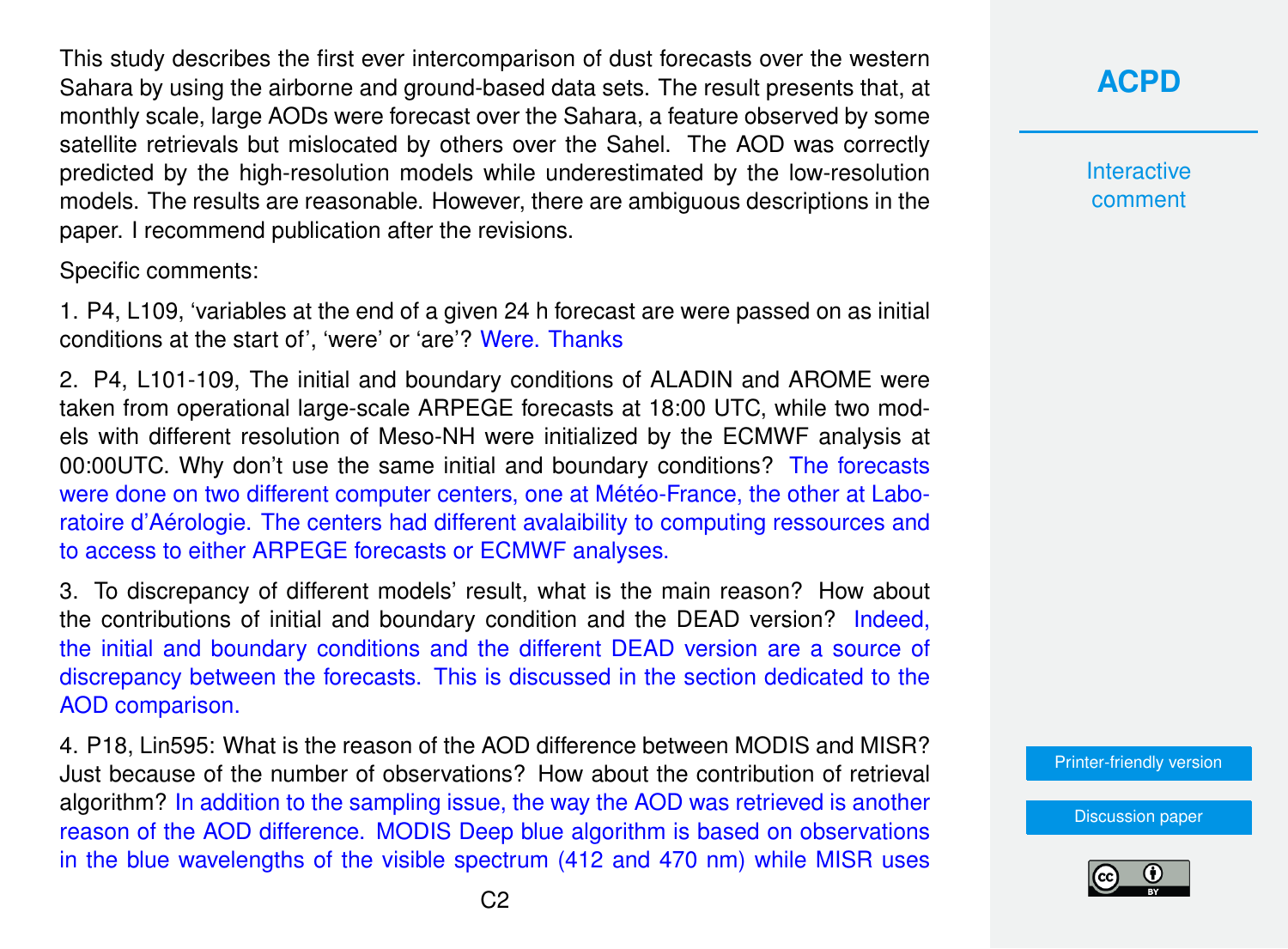four narrow spectral bands centered at 446, 558, 672, and 866 nm and nine distinct zenith angles). AOD products are then referenced to 550 and 558 nm for MODIS and MISR, respectively. Banks et al. (RSE 2013) have also shown that, over North Africa and during the Fennec campaign, AODs retrievals from these sensors were sensitive to meteorological conditions as well as to the emissivity of underlying surfaces. This information is now included in the revised version of the manuscript.

5. The aerosol emission field is not needed to input for models? It is calculated by model itself? The emission field is a diagnostic computed from the wind field and the surface characteristics at every time step and for every model mesh over land. This field was saved in the course of the ARPEGE and Meso-NH runs. Unfortunately, it was computed but not saved as an output field in the AROME simulations.

6. What is the height of wind filed used to calculate the dust emission? Same or not in three models? The wind field used for calculating the dust emission is the one at the lowest level. The lowest level differs between each model. Note that ARPEGE and AROME used a terrain-following vertical grid in pressure coordinates while it is in altitude coordinates for Meso-NH.

7. As shown in the paper, the simulation abilities of three models are different even over same area. How about the land surface situation in each model? Same or different? For all three models, the topography is derived from the GTOPO30 database, the soil characteristics are obtained from the FAO database and the vegetation is from the ECOCLIMAP database. So the land surface characteristics of each model are derived from the same databases. However they differ between the models as a result of the interpolation of these gridded databases at the horizontal resolution of the models.

8. As shown in L68 on P3, 'The objectives of this intercomparison were to look for any potential systematic error in the forecasts...', How to ensure the error is systematic and how to eliminate such error in forecasts reasonably? We did not find any systematic errors, except the low bias in the model-derived AOD over Tamanrasset. In that case, **[ACPD](http://www.atmos-chem-phys-discuss.net/)**

**Interactive** comment

[Printer-friendly version](http://www.atmos-chem-phys-discuss.net/acp-2016-12/acp-2016-12-AC1-print.pdf)

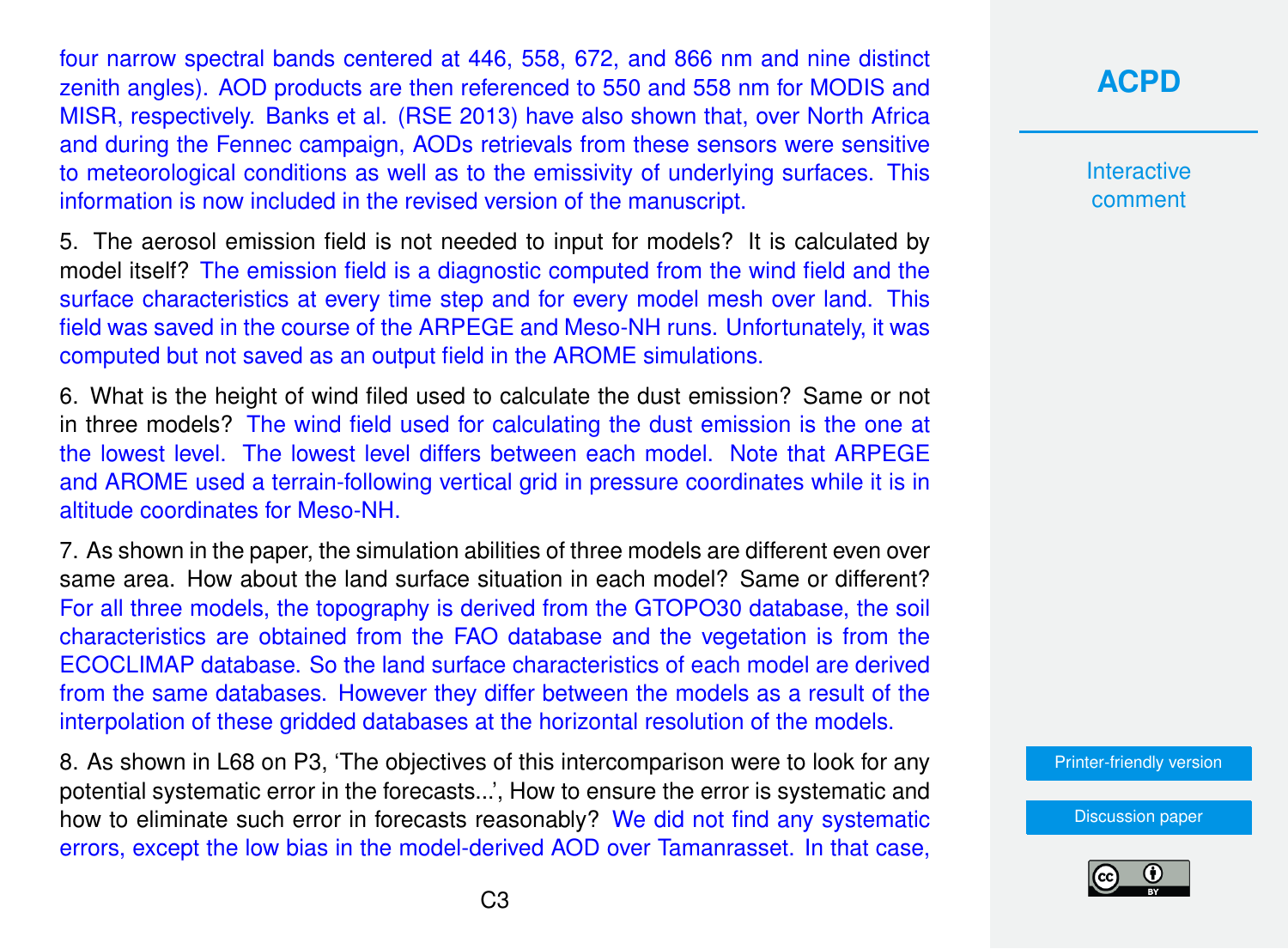we hypothesize that a process is not included/reproduced in the DEAD scheme, i.e. the remobilization of dust transported from remote sources, which is frequently observed in this region. We believe that improving this aspect of the DEAD scheme could improve dust forecasts, not only in northern Africa.

9. On the research of dust, there are many studies on the dust property and transport basing on the observation and simulation over the world, such as:

Kaufman, Y. J., Tanré, D., Dobocik, O., Karnieli, A., and Remer, L. A.: Absorption of sunlight by dust as inferred from satellite and groundbased remote sensing, Geophys. Res. Lett., 28, 1479–1482, 2001.

Takemura, T., Uno, I., Nakajima, T., Higurashi, A., and Sano, I.: Modeling study of longrange transport of Asian dust and anthropogenic aerosols from East Asia, Geophys. Res. Lett., 29, 2158, doi:10.1029/2002GL016251, 2002.

Chen, S., J. Huang, C. Zhao, Y. Qian, R. Leung, and B. Yang, 2013: Modeling the transport and radiative forcing of Taklimakan dust over the Tibetan Plateau: A case study in the summer of 2006, Journal of Geophysical Research: Atmospheres, 118, doi:10.1002/jgrd.50122.

Bi, J., J. Huang, Q. Fu, X. Wang, J. Shi, W. Zhang, Z. Huang, and B. Zhang, Toward characterization of the aerosol optical properties over Loess Plateau of Northwestern China, Journal of Quantitative Spectroscopy & Radiative Transfer, 112 (2) (2011), 346- 360.

Liu, Y., J. Huang, G. Shi, T. Takamura, P. Khatri, J. Bi, J. Shi, T. Wang, X. Wang, and B. Zhang, Aerosol optical properties and radiative effect determined from sky-radiometer over Loess Plateau of Northwest China, Atmospheric Chemistry and Physics, 11 (22) (2011), 11455-11463, doi:10.5194/acp-11-11455-2011.

Huang, J., W. Zhang, J. Zuo, J. Bi, J. Shi, X. Wang, Z. Chang, Z. Huang, S. Yang, B. Zhang, G. Wang, G. Feng, J. Yuan, L. Zhang, H. Zuo, S. Wang, C. Fu and **Interactive** comment

[Printer-friendly version](http://www.atmos-chem-phys-discuss.net/acp-2016-12/acp-2016-12-AC1-print.pdf)